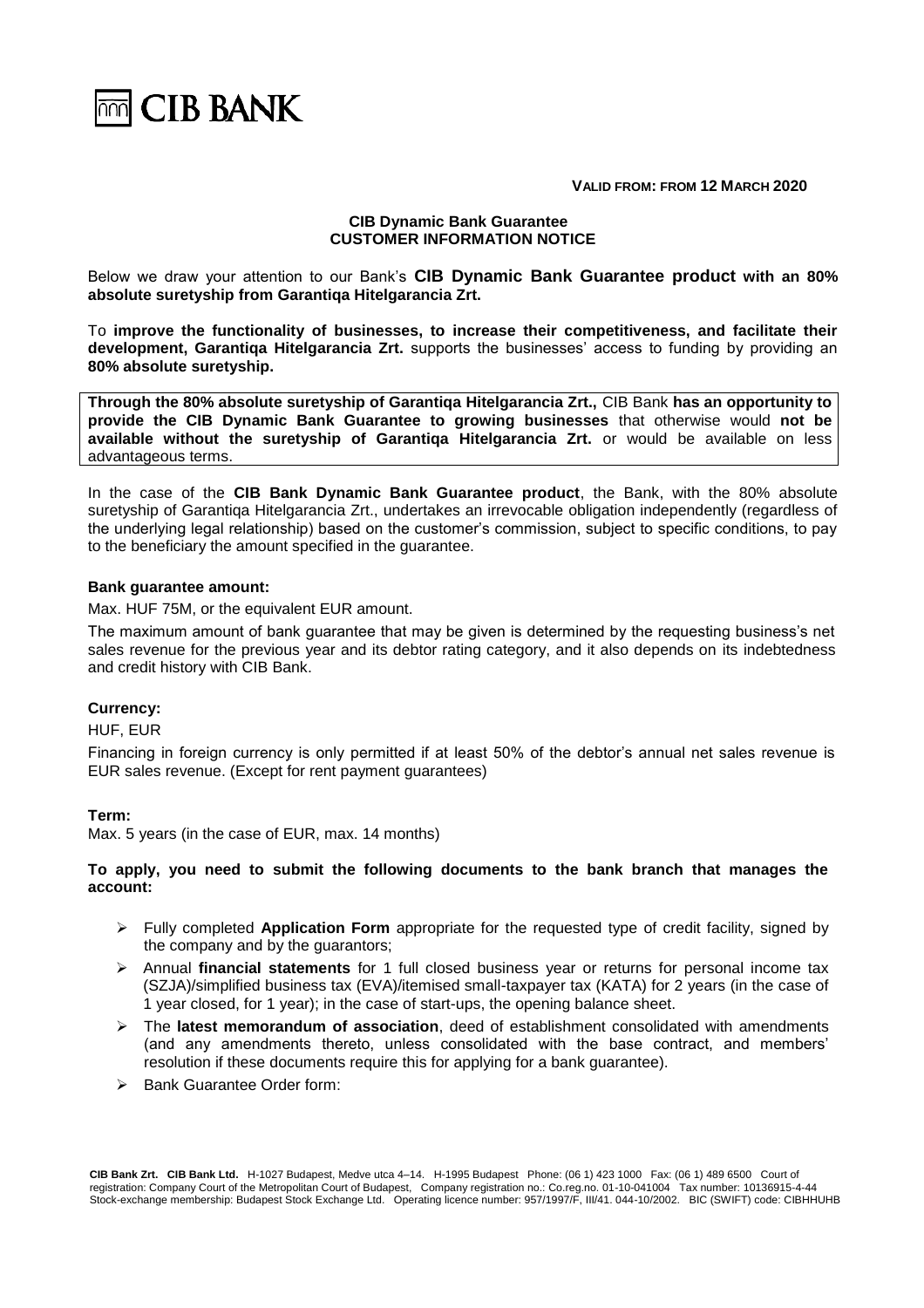

[https://net.cib.hu/system/fileserver.xml?file=/Nyomtatvanyok/U081\\_M07\\_01\\_GarKez\\_Megb\\_Magyar](https://net.cib.hu/system/fileserver.xml?file=/Nyomtatvanyok/U081_M07_01_GarKez_Megb_Magyar_170209.doc&amp;type=related) [\\_170209.doc&type=related](https://net.cib.hu/system/fileserver.xml?file=/Nyomtatvanyok/U081_M07_01_GarKez_Megb_Magyar_170209.doc&amp;type=related)

 $\triangleright$  Copy of the underlying legal relationship document (contract, call for tenders)

### **Documents to be submitted for signing the contract:**

- ➢ **NAV tax clearance certificate** issued within the past 30 days, OR
- ➢ The customer is listed on the **NAV website** among taxpayers with **no unpaid public dues**;
- ➢ **Documentation** related to the surety acceptance of **Garantiqa Hitelgarancia Zrt.**: <http://garantiqa.hu/dokumentumtar/kerelmi-nyomtatvanyok/>

### **Main conditions applicable to entities requesting a bank guarantee:**

- $\triangleright$  Must not have operated at a loss in the last closed business year, based on operating earnings.
	- $\circ$  In the case of a sole trader, the earnings before tax must not be negative in the last closed business year (this is not to be examined for EVA taxpayers);
- ➢ Not subject to bankruptcy, liquidation or final settlement proceedings, and no foreclosure proceeding has been launched against it, either in the past 3 years or at present; tax number is not suspended or cancelled.
- $\triangleright$  No ongoing lawsuit filing is indicated in the company registration certificate of the applicant.
- $\triangleright$  No transfer orders of authorities must be enforced against the company's bank account held at CIB Bank.
- ➢ Must not be listed in the CCIS with negative information.
- $\triangleright$  The customer's loans at CIB Bank have not been restructured in the past 12 months.
- $\triangleright$  Must have no overdue public debt.
- $\triangleright$  In the past 12 months, there have been no official transfer orders against the customer's account kept at CIB Bank that were not fulfilled or were only partially fulfilled for more than 35 days, and no such orders are currently outstanding, either.
- $\triangleright$  The same debtor may not, together with the new application, have more than HUF 100 million in active transactions guaranteed by Garantiqa Hitelgarancia Zrt.
- ➢ The full list of grounds for exclusion of Garantiqa Hitelgarancia Zrt. is contained in section 4 of the business regulations on absolute suretyship commitments granted in respect of loans and guarantees provided on the basis of cooperation agreements, which can be accessed at: https://garantiqa.hu/dokumentumtar/uzletszabalyzat-hirdetmeny/

## **The collateral**

- ➢ Absolute suretyship undertaking by Garantiqa Hitelgarancia Zrt. in an extent of 80%, as per the applicable Garantiqa business regulations.
- ➢ Absolute suretyship undertaken by private person(s) with at least a 50% ownership share, or an ownership share of at least 10% in the case of a cooperative society.
- $\triangleright$  In the case of a company limited by shares, where the combined ownership shares of five private individuals do not amount to 50%, or in the case of a cooperative society 10%, or where the company limited by shares/cooperative society so decides, the collateral can be the absolute suretyship of a senior officer.
- $\triangleright$  In the case of sole traders, single-person companies and smallholders, the absolute suretyship of a private individual other than the owner.
- $\triangleright$  In the case of a limited partnership (Bt.), the suretyship of at least one limited partner, as well as the 50% rule.